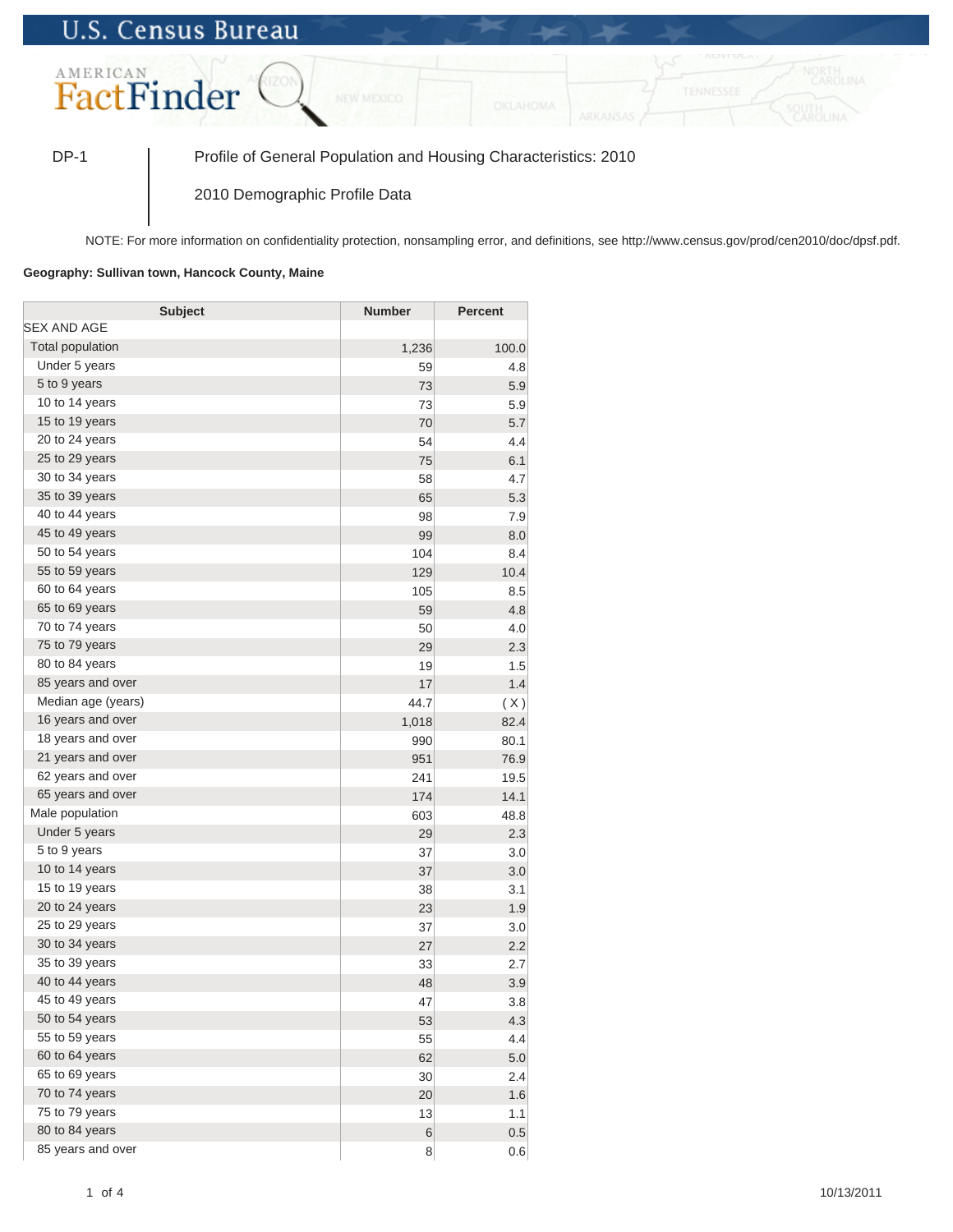| <b>Subject</b>                                      | <b>Number</b> | <b>Percent</b> |
|-----------------------------------------------------|---------------|----------------|
| Median age (years)                                  | 44.4          | (X)            |
| 16 years and over                                   | 493           | 39.9           |
| 18 years and over                                   | 480           | 38.8           |
| 21 years and over                                   | 458           | 37.1           |
| 62 years and over                                   | 119           | 9.6            |
| 65 years and over                                   | 77            | 6.2            |
| Female population                                   | 633           | 51.2           |
| Under 5 years                                       | 30            | 2.4            |
| 5 to 9 years                                        | 36            | 2.9            |
| 10 to 14 years                                      | 36            | 2.9            |
| 15 to 19 years                                      | 32            | 2.6            |
| 20 to 24 years                                      | 31            | 2.5            |
| 25 to 29 years                                      | 38            | 3.1            |
| 30 to 34 years                                      | 31            | 2.5            |
| 35 to 39 years                                      | 32            | 2.6            |
| 40 to 44 years                                      | 50            | 4.0            |
| 45 to 49 years                                      | 52            | 4.2            |
| 50 to 54 years                                      | 51            | 4.1            |
| 55 to 59 years                                      | 74            | 6.0            |
| 60 to 64 years                                      | 43            | 3.5            |
| 65 to 69 years                                      | 29            | 2.3            |
| 70 to 74 years                                      | 30            | 2.4            |
| 75 to 79 years                                      | 16            | 1.3            |
| 80 to 84 years                                      | 13            | 1.1            |
| 85 years and over                                   | 9             | 0.7            |
| Median age (years)                                  | 45.1          | (X)            |
| 16 years and over                                   | 525           | 42.5           |
| 18 years and over                                   | 510           | 41.3           |
| 21 years and over                                   | 493           | 39.9           |
| 62 years and over                                   | 122           | 9.9            |
| 65 years and over                                   | 97            | 7.8            |
| <b>RACE</b>                                         |               |                |
| <b>Total population</b>                             | 1,236         | 100.0          |
| One Race                                            | 1,205         | 97.5           |
| White                                               | 1,181         | 95.6           |
| <b>Black or African American</b>                    | 2             | 0.2            |
| American Indian and Alaska Native                   | 8             | 0.6            |
| Asian                                               | 4             | 0.3            |
| Asian Indian                                        | 1             | 0.1            |
| Chinese                                             | 0             | 0.0            |
| Filipino                                            | 1             | 0.1            |
| Japanese                                            | 1             | 0.1            |
| Korean                                              | 1             | 0.1            |
| Vietnamese                                          | 0             | 0.0            |
| Other Asian [1]                                     | 0             | 0.0            |
| Native Hawaiian and Other Pacific Islander          | 0             | 0.0            |
| Native Hawaiian                                     | 0             | 0.0            |
| Guamanian or Chamorro                               | 0             | 0.0            |
| Samoan                                              | 0             | 0.0            |
| Other Pacific Islander [2]                          | 0             | 0.0            |
| Some Other Race                                     | 10            | 0.8            |
| Two or More Races                                   | 31            | 2.5            |
| White; American Indian and Alaska Native [3]        | 16            | 1.3            |
| White; Asian [3]                                    | 3             | 0.2            |
| White; Black or African American [3]                | 7             | 0.6            |
| White; Some Other Race [3]                          | 0             | 0.0            |
| Race alone or in combination with one or more other |               |                |
| races: [4]                                          |               |                |
| White                                               | 1,210         | 97.9           |
| <b>Black or African American</b>                    | 10            | 0.8            |
| American Indian and Alaska Native                   | 27            | 2.2            |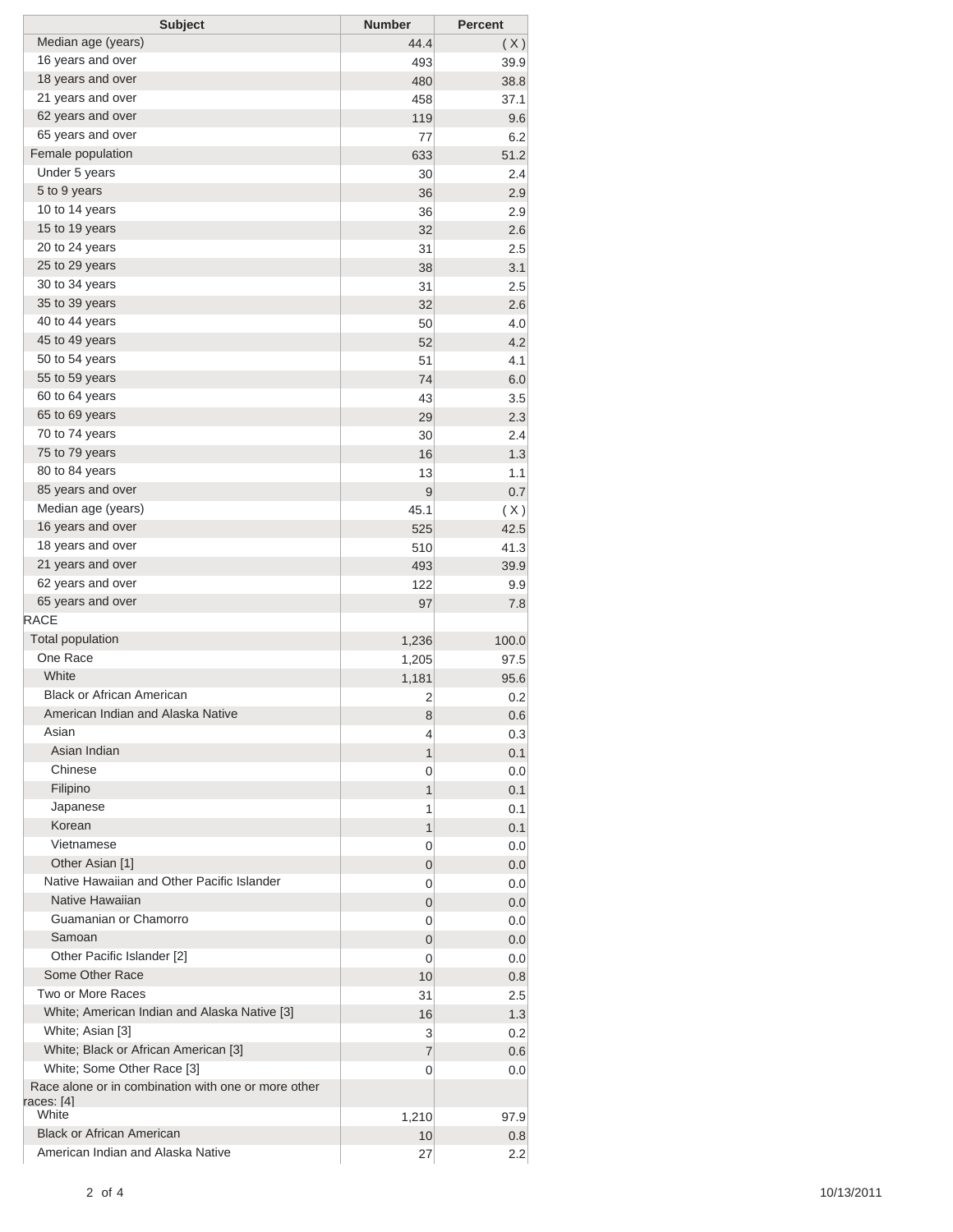| <b>Subject</b>                                   | <b>Number</b>  | <b>Percent</b> |
|--------------------------------------------------|----------------|----------------|
| Asian                                            | 8              | 0.6            |
| Native Hawaiian and Other Pacific Islander       | 1              | 0.1            |
| Some Other Race                                  | 14             | 1.1            |
| <b>HISPANIC OR LATINO</b>                        |                |                |
| <b>Total population</b>                          | 1,236          | 100.0          |
| Hispanic or Latino (of any race)                 | 12             | 1.0            |
| Mexican                                          | $\Omega$       | 0.0            |
| Puerto Rican                                     | 0              | 0.0            |
| Cuban                                            | $\Omega$       | 0.0            |
| Other Hispanic or Latino [5]                     | 12             | 1.0            |
| Not Hispanic or Latino                           | 1,224          | 99.0           |
| <b>HISPANIC OR LATINO AND RACE</b>               |                |                |
| <b>Total population</b>                          | 1,236          | 100.0          |
| Hispanic or Latino                               | 12             | 1.0            |
| White alone                                      | 1              | 0.1            |
| Black or African American alone                  | 0              | 0.0            |
| American Indian and Alaska Native alone          | $\Omega$       | 0.0            |
| Asian alone                                      | 0              | 0.0            |
| Native Hawaiian and Other Pacific Islander alone | $\Omega$       | 0.0            |
| Some Other Race alone                            | 10             | 0.8            |
| Two or More Races                                | 1              | 0.1            |
| Not Hispanic or Latino                           | 1,224          | 99.0           |
| White alone                                      | 1,180          | 95.5           |
| Black or African American alone                  | 2              | 0.2            |
| American Indian and Alaska Native alone          | 8              | 0.6            |
| Asian alone                                      | 4              | 0.3            |
| Native Hawaiian and Other Pacific Islander alone | $\Omega$       | 0.0            |
| Some Other Race alone                            | 0              | 0.0            |
| Two or More Races                                | 30             | 2.4            |
| <b>RELATIONSHIP</b>                              |                |                |
| Total population                                 | 1,236          | 100.0          |
| In households                                    | 1,236          | 100.0          |
| Householder                                      | 528            | 42.7           |
| Spouse [6]                                       | 262            | 21.2           |
| Child                                            | 287            | 23.2           |
| Own child under 18 years                         | 216            | 17.5           |
| Other relatives                                  | 53             | 4.3            |
| Under 18 years                                   | 25             | 2.0            |
| 65 years and over                                | $\overline{7}$ | 0.6            |
| <b>Nonrelatives</b>                              | 106            | 8.6            |
| Under 18 years                                   | 5 <sup>5</sup> | 0.4            |
| 65 years and over                                | 5              | 0.4            |
| Unmarried partner                                | 73             | 5.9            |
| In group quarters                                | 0              | 0.0            |
| Institutionalized population                     | 0              | 0.0            |
| Male                                             | 0              | 0.0            |
| Female                                           | 0              | 0.0            |
| Noninstitutionalized population                  | 0              | 0.0            |
| Male                                             | 0              | 0.0            |
| Female                                           | 0              |                |
| <b>HOUSEHOLDS BY TYPE</b>                        |                | 0.0            |
| Total households                                 |                |                |
| Family households (families) [7]                 | 528            | 100.0          |
| With own children under 18 years                 | 332            | 62.9           |
| Husband-wife family                              | 119            | 22.5           |
|                                                  | 262            | 49.6           |
| With own children under 18 years                 | 80             | 15.2           |
| Male householder, no wife present                | 25             | 4.7            |
| With own children under 18 years                 | 13             | 2.5            |
| Female householder, no husband present           | 45             | 8.5            |
| With own children under 18 years                 | 26             | 4.9            |